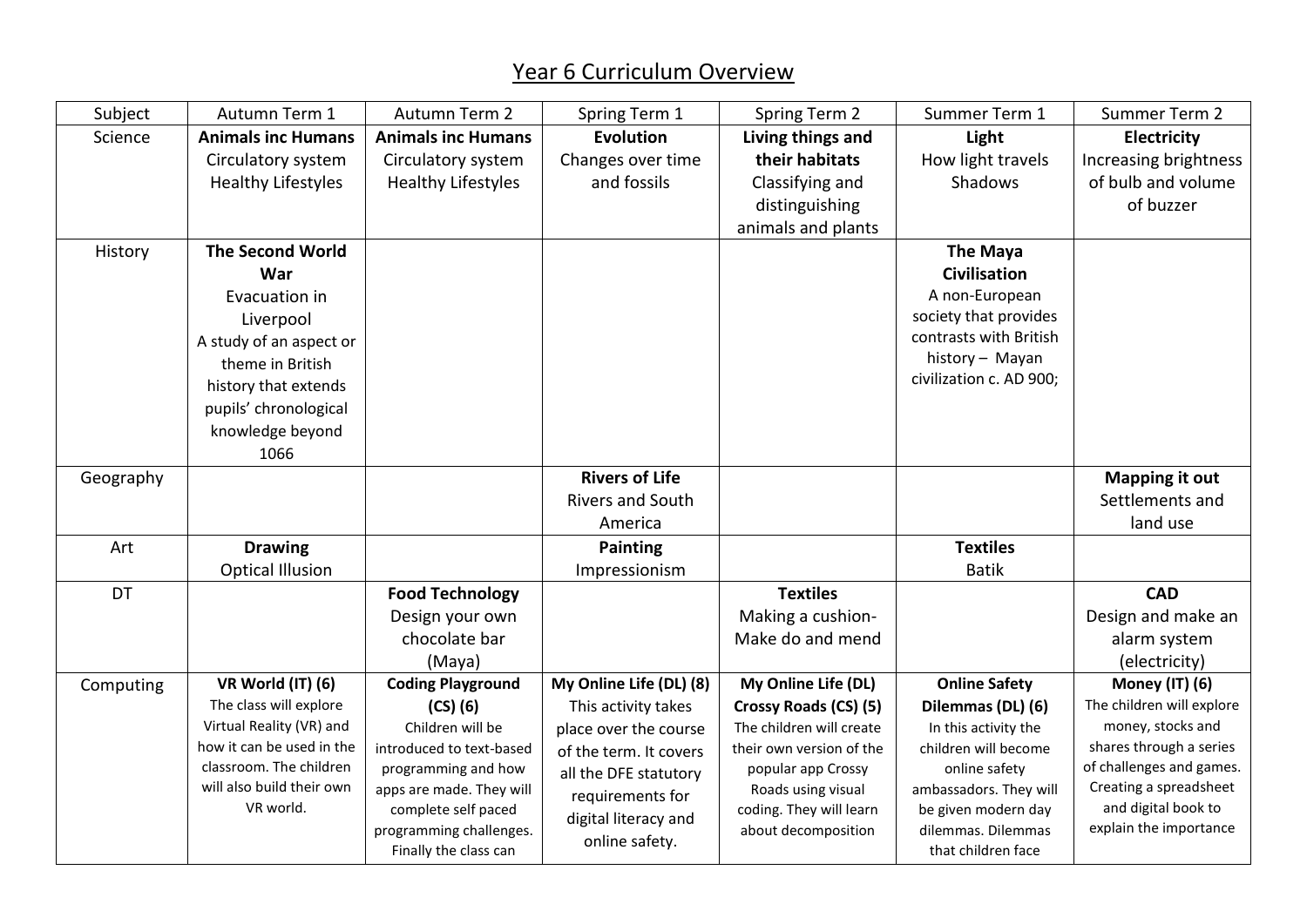|             |                                                                                                                                                            | explore connecting<br>programable toys and<br>drones.                                                                                                                         |                                                                                                                                       | and how to evaluate<br>games.                                                                                              | everyday online and<br>asked to produce a series<br>of "what to do" videos to<br>explain how to cope<br>online.                      | of understanding how<br>money works.                                                                                                                                  |
|-------------|------------------------------------------------------------------------------------------------------------------------------------------------------------|-------------------------------------------------------------------------------------------------------------------------------------------------------------------------------|---------------------------------------------------------------------------------------------------------------------------------------|----------------------------------------------------------------------------------------------------------------------------|--------------------------------------------------------------------------------------------------------------------------------------|-----------------------------------------------------------------------------------------------------------------------------------------------------------------------|
| Music       |                                                                                                                                                            | <b>Christmas singing-</b><br>performance<br>Sing as part of an<br>ensemble with full<br>confidence and<br>precession.<br>Play and perform in<br>solo or ensemble<br>contexts. |                                                                                                                                       | <b>Garage Band</b><br>Compose, analyse<br>and compare<br>recordings based on<br>the interrelated<br>dimensions of music.   |                                                                                                                                      |                                                                                                                                                                       |
| French      | Me in the world<br>Moi dans le monde                                                                                                                       |                                                                                                                                                                               | <b>Clothes</b><br>Les vêtements                                                                                                       | <b>Clothes</b><br>Les vêtements                                                                                            | What is the date?<br>Quelle est la date<br>aujourd'hui?                                                                              |                                                                                                                                                                       |
| <b>PSHE</b> | Being me in my<br>world<br>How my choices<br>have an impact on<br>community and<br>globally                                                                | Celebrating<br><b>Difference</b><br>Ways in which<br>difference can be a<br>source of conflict or<br>celebration                                                              | <b>Dreams and Goals</b><br>Different ways to<br>work with others to<br>make the world a<br>better place                               | <b>Healthy Me</b><br>How substance and<br>alcohol misuse can<br>impact on the<br>individual and others                     | <b>Relationships</b><br>Feelings associated<br>with loss and<br>recognising when<br>people are trying to<br>gain power or<br>control | <b>Changing Me</b><br>How a baby<br>develops from<br>conception to birth.                                                                                             |
| <b>RE</b>   | Islam<br><b>Commitment to God</b>                                                                                                                          | Christianity<br>The virgin birth                                                                                                                                              | Christianity<br>Eternity                                                                                                              | Christianity<br>The influence of<br>Christianity on the<br>world                                                           | Islam<br>How Muslims try to<br>lead good lives                                                                                       | Islam<br>Different Muslim<br>interpretations of<br>Jihad                                                                                                              |
| PE          | <b>Hockey</b><br>To use different<br>techniques for passing,<br>controlling, dribbling<br>and shooting in games,<br>marking, tackling and<br>interception. | <b>Football</b><br>To know what position<br>is being played and<br>how to contribute<br>when attacking and<br>defending within a<br>game                                      | Outdoor<br><b>Adventurous</b><br>To respond to<br>challenges/problems<br>when the task or<br>environment changes<br>and the challenge | <b>Athletics</b><br>To develop hurdling<br>technique, combining<br>sprinting and 1:1<br>jumping skills<br><b>Dodgeball</b> | <b>Cricket</b><br>To work<br>collaboratively in small<br>sided games;<br>developing<br>consistency and                               | <b>Tennis</b><br>To use forehand,<br>backhand and<br>overhead shots with<br>more confidence and<br>make appropriate<br>choices about the best<br>shot to use in games |